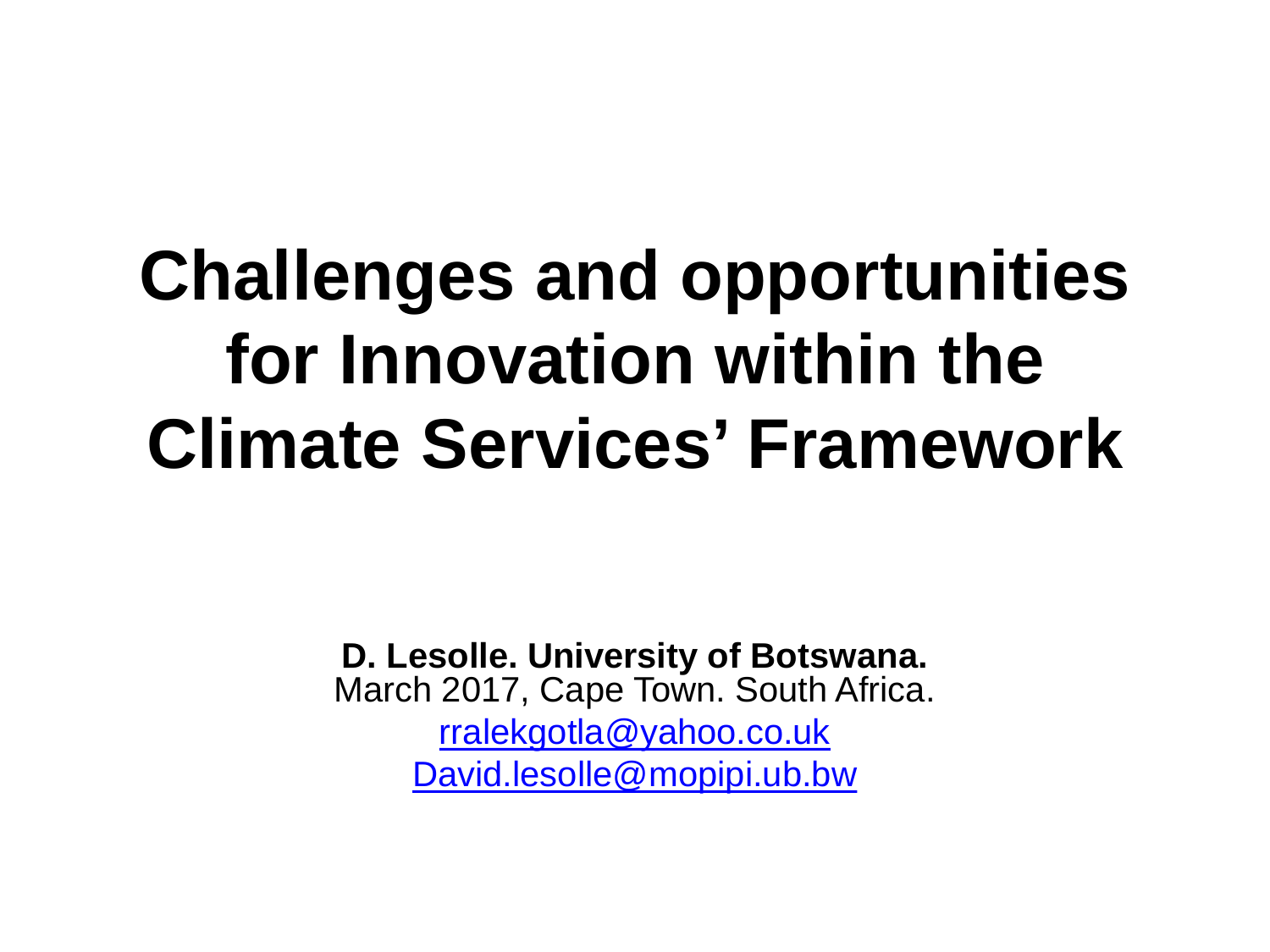## **The change….**

Meteorologists and climatologists have always had a challenge; *is their mandate only to issue a weather and climate outlook – or rather to also issue advisory on the implications of the weather and climate forecast?* Typically the training of meteorologists and climatologists was not required to prescribe policy and strategies for coping with weather and climate. With time, however, **this is changing**. Other disciplines are needed!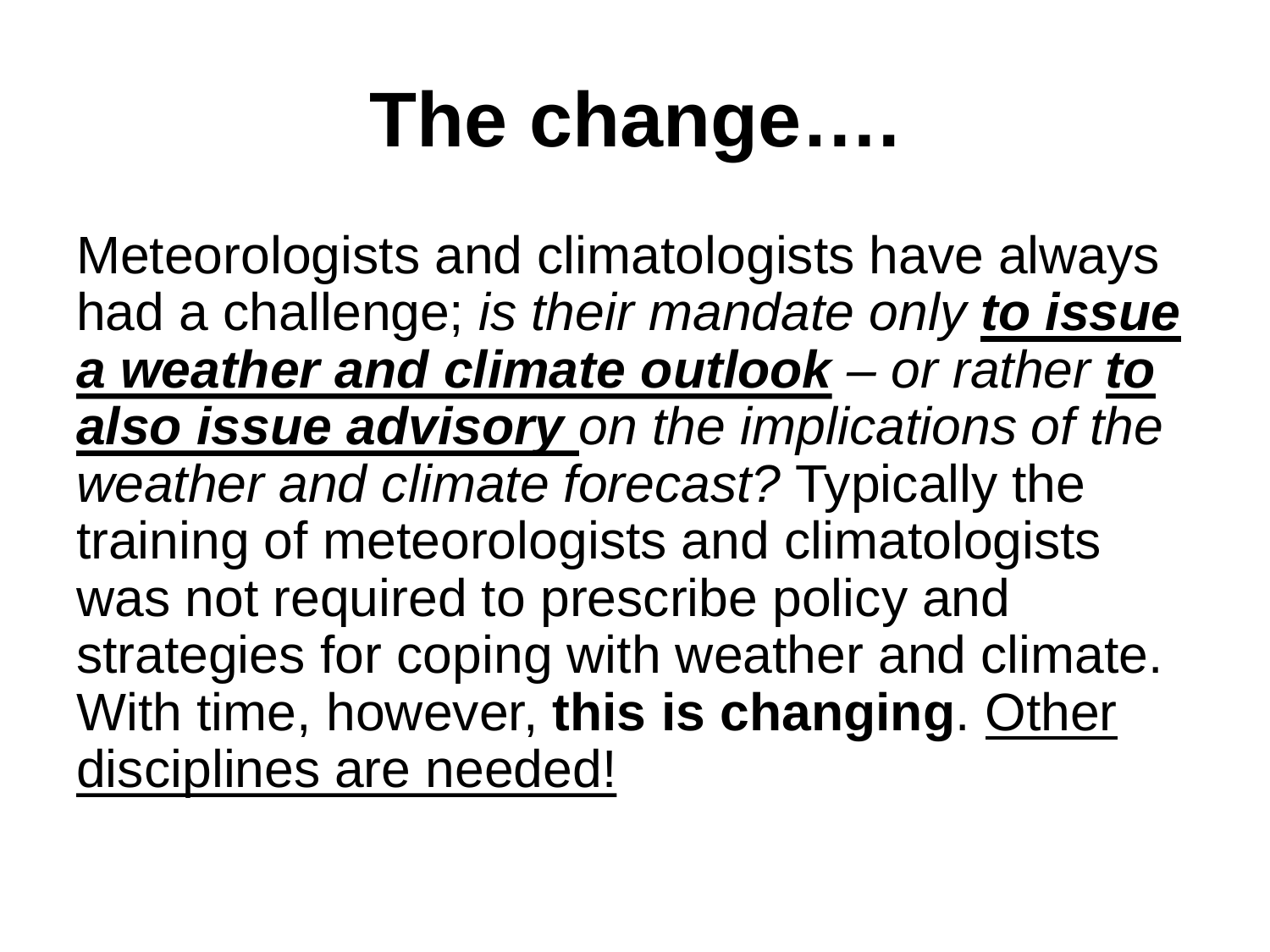### **Categories of climate services**

| 1: Basic Climate        | Data analyses, climate monitoring.       |  |
|-------------------------|------------------------------------------|--|
| <b>services</b>         | No expected skill in modeling.           |  |
| 2: Essential            | <b>Statistical services and seasonal</b> |  |
| <b>Climate Services</b> | prediction, climate watches and          |  |
|                         | warnings.                                |  |
| 3: Full Essential       | User interface on CRM to climate         |  |
| <b>Services</b>         | variability and change, and              |  |
|                         | adaptation                               |  |
| 4: Advanced             | <b>Research and modelling</b>            |  |
| <b>Essential</b>        | capabilities for climate and applied     |  |
| <b>Services</b>         | climate studies.                         |  |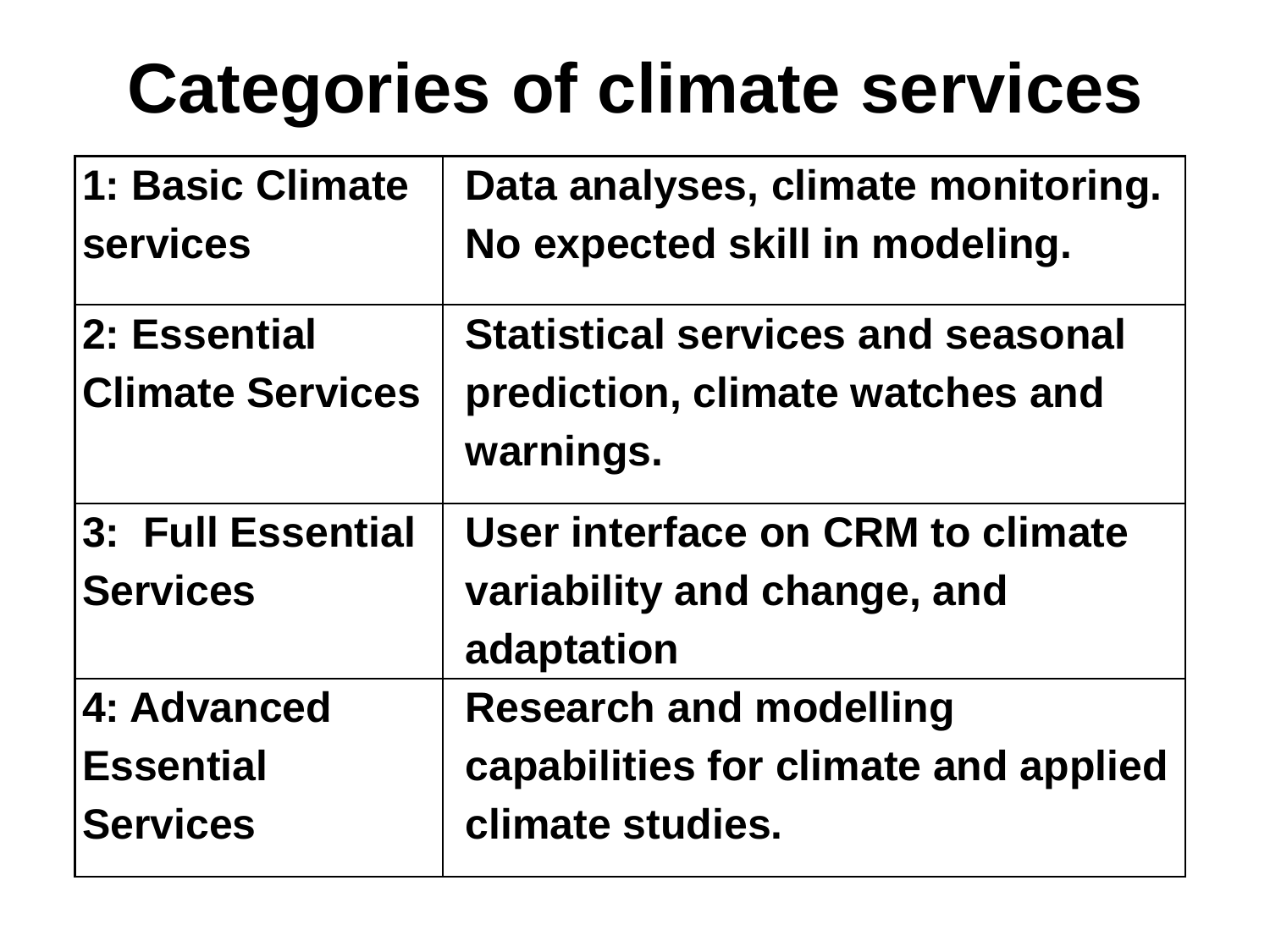### **Climate Innovation**

- Must influence consumer behaviour
- Creating the "MUST HAVE" factor
- Making the Innovation seem worthwhile / valuable
- Built-in adaptive qualities to stay ahead.

**EXAMPLE:** SONY Walkman (1979) had features ready for release to fight competition. Reduced size, Radio (FM), Auto Reverse, Shock Resistance, Water Resistance; Rechargeable batteries, Alarm Clock, Dolby …… and even smaller size!

*People didn't NEED these features, SONY made them "Desirable".*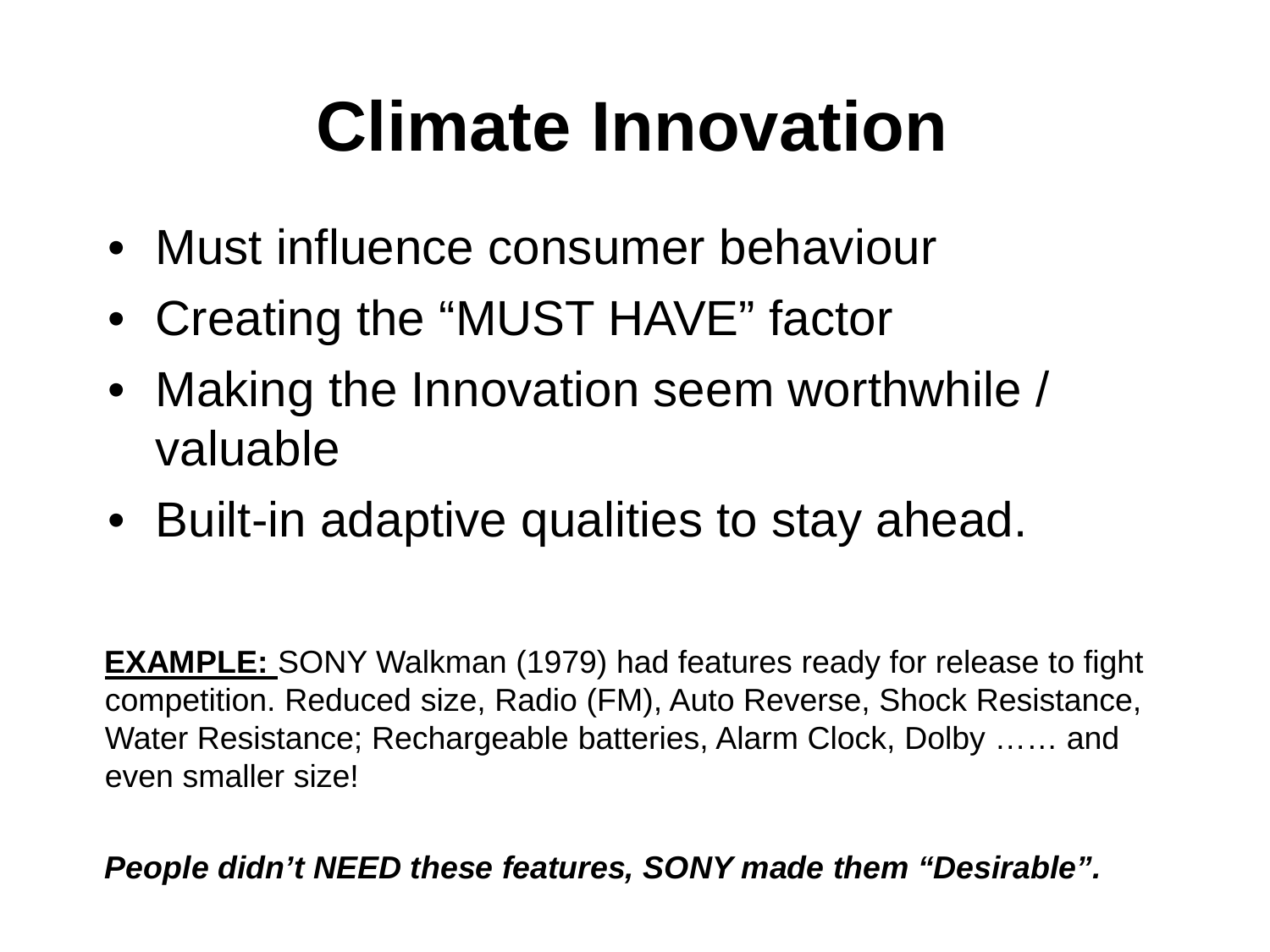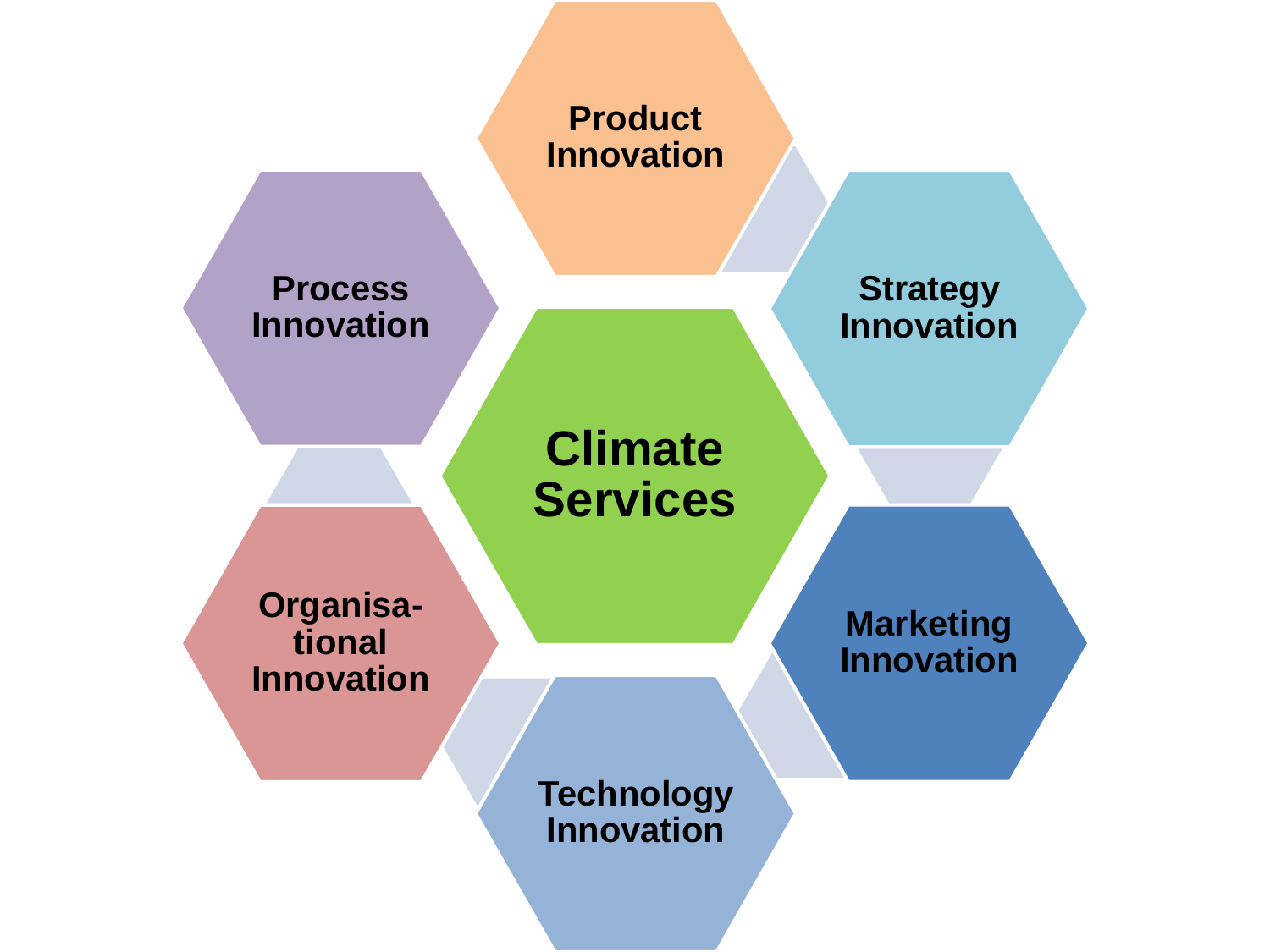# **Definition; Innovation**

- Could be completely new product or service
- Could also be a small improvement in existing products or services
- Might be an improvement in internal processes
- Likely to have a strong technological component, e.g. software, electronics
- Probably for existing market, but may also create new / niche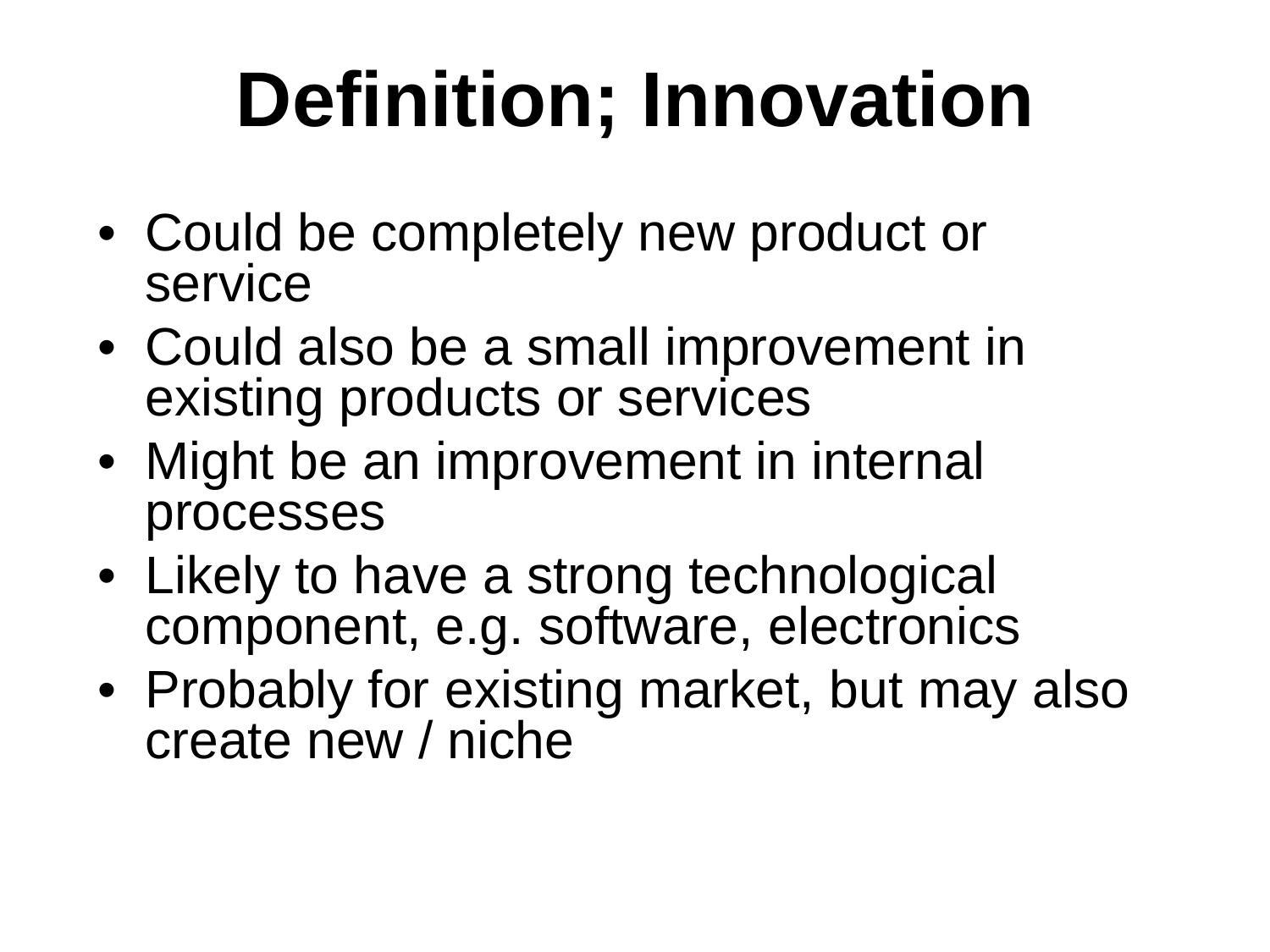# **A good innovation…**

- Increases opportunity market separation
- Good for the economy as a whole (as companies trade on a global basis)
- Usually leads to cost reductions better margins
- Should give consumers greater satisfaction and wider choice
- Reduces dependency on old products / services and technological processes.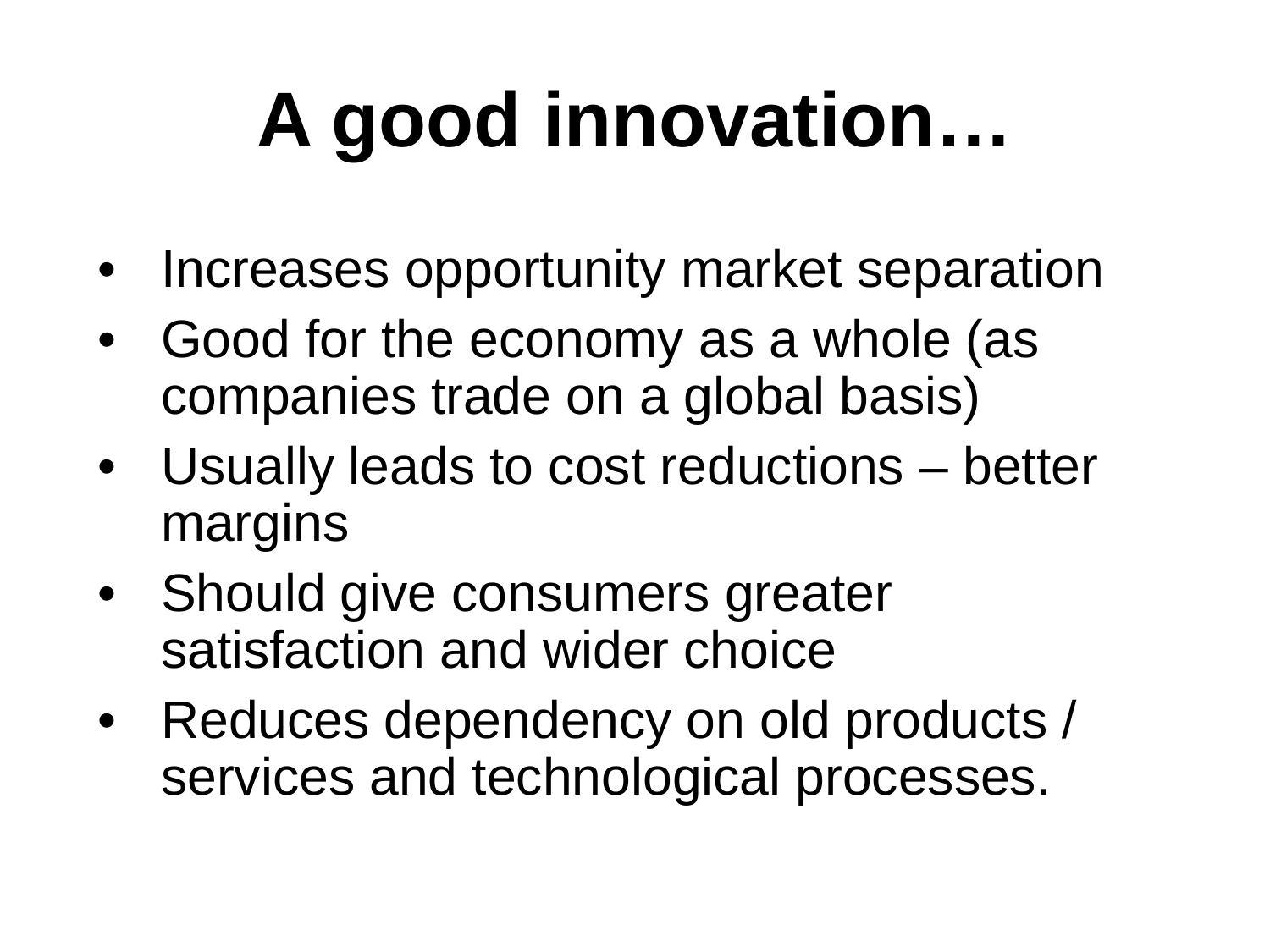#### **What are the stages of Innovation?**

**Creative idea, spark of genius!**

**Creation of white papers, reports and reviews**

**Proof of Concept(s)**

**The business plan, financial case and the MONEY!!!**

**The commercialisation process begins in earnest**





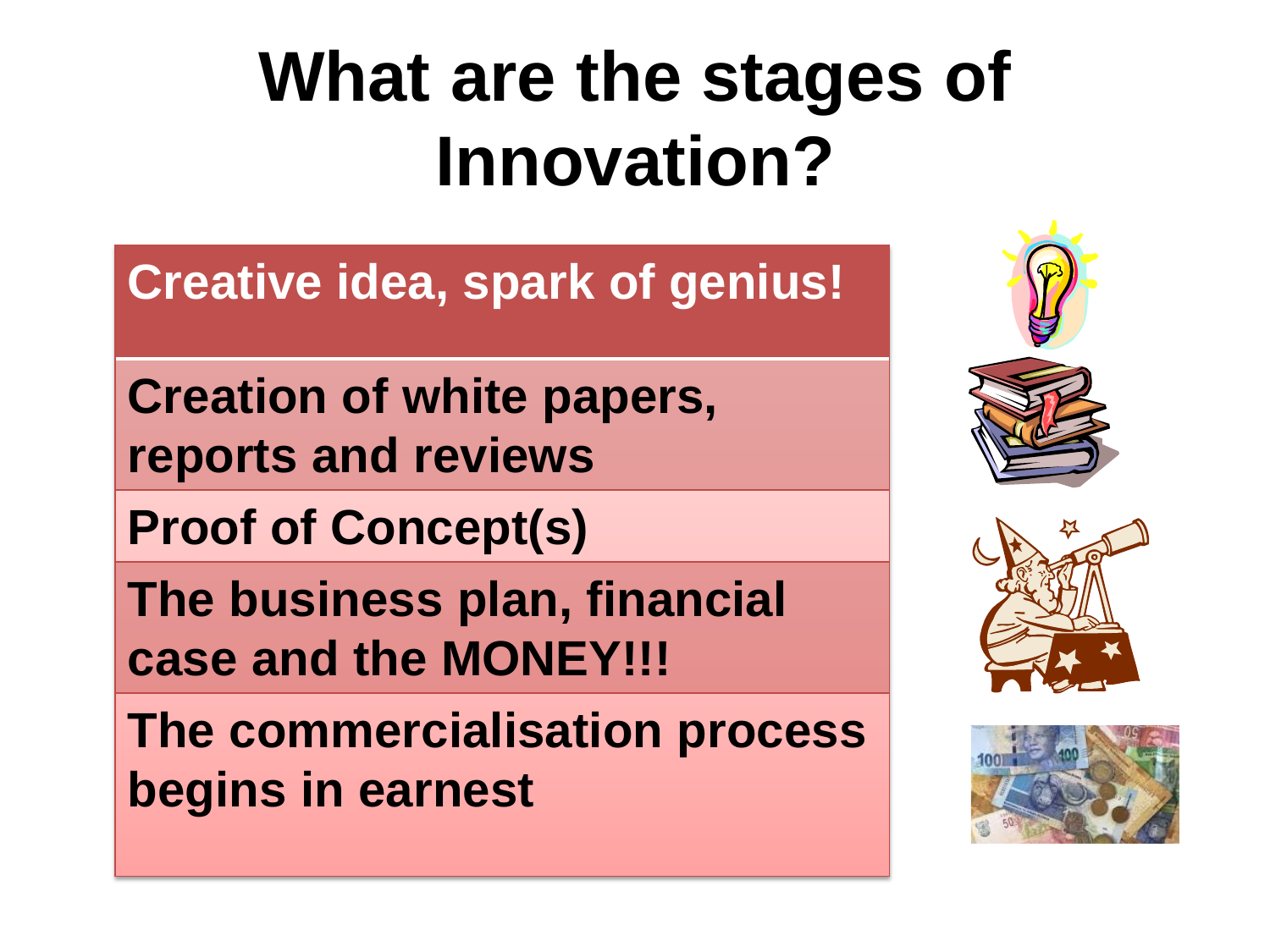# **Types of innovation**

**Innovative Thinking: Six Simple Secrets** by Padi Selwyn, M.A.

- **1. Product innovation:** New good or improved service.
- **2. Process innovation:** New or improved production or delivery method.
- **3. Marketing innovation:** New marketing methods.
- **4. Organizational / Social innovation:** Creation of new organizations, business practices.
- **5. Business Model innovation:** New way of conducting business.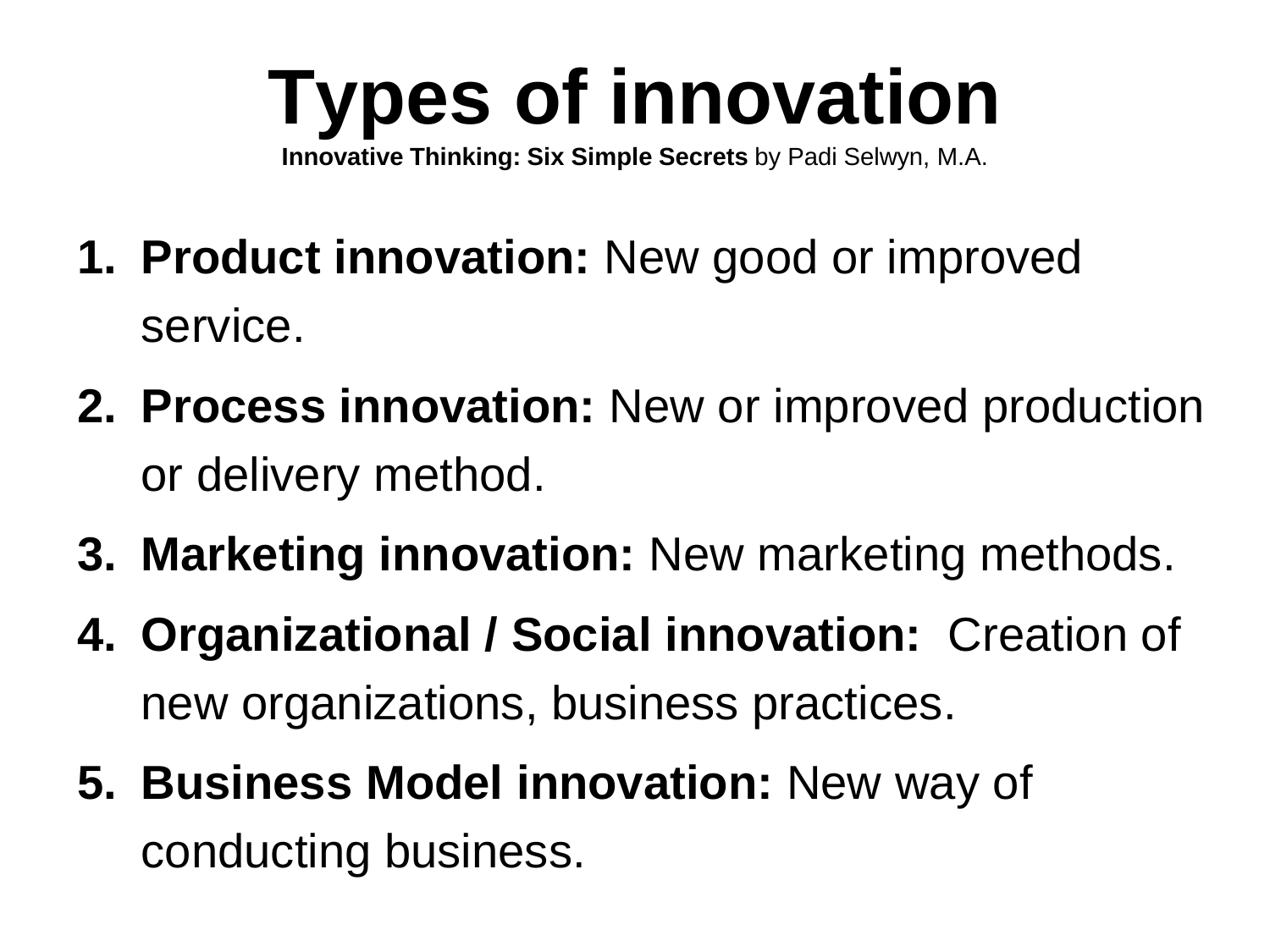#### **Some examples of past innovations:**

| <b>Category</b>       | <b>Disruptive</b>       | <b>Market disrupted by</b> |
|-----------------------|-------------------------|----------------------------|
|                       | innovation              | innovation                 |
| <b>Academia</b>       | Wikipedia               | <b>Traditional</b>         |
|                       |                         | encyclopaedias             |
| <b>Communication</b>  | Telephony               | Telegraphy                 |
| <b>Computing</b>      | Smartphones             | Personal computers,        |
| hardware              |                         | laptops                    |
| <b>Display</b>        | LCD; LED displays &     | Cathode ray tube (CRT)     |
|                       | other flat-panel TVs    |                            |
| <b>Publishing and</b> | <b>Computer printer</b> | <b>Offset printing</b>     |
| printing              | Word processing         | <b>Typewriter</b>          |
| <b>Music</b>          | Gramophone              | Pianola                    |
|                       | Digital media,          | <b>CDs: DVDs</b>           |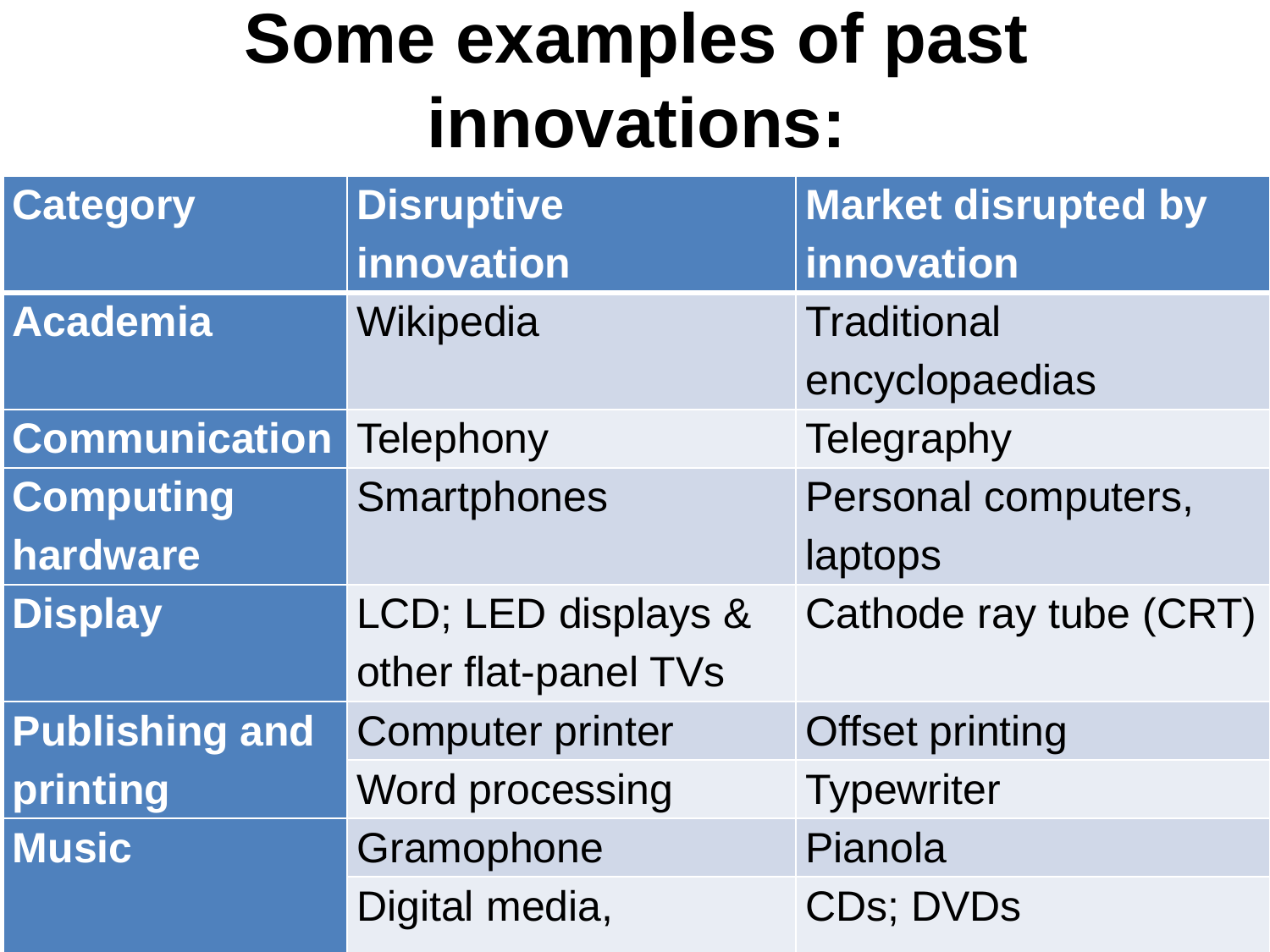#### **Why Climate services Innovation**

#### *Either we fix climate variability or climate variability will fix us…*

- We need a climate services enterprise that enables discontinuous, disruptive, and transformative innovations.
- The changes must help clients solve problems in new ways with new data products and services.
- Added output of climate services must also generate new industries, new businesses, and economic growth